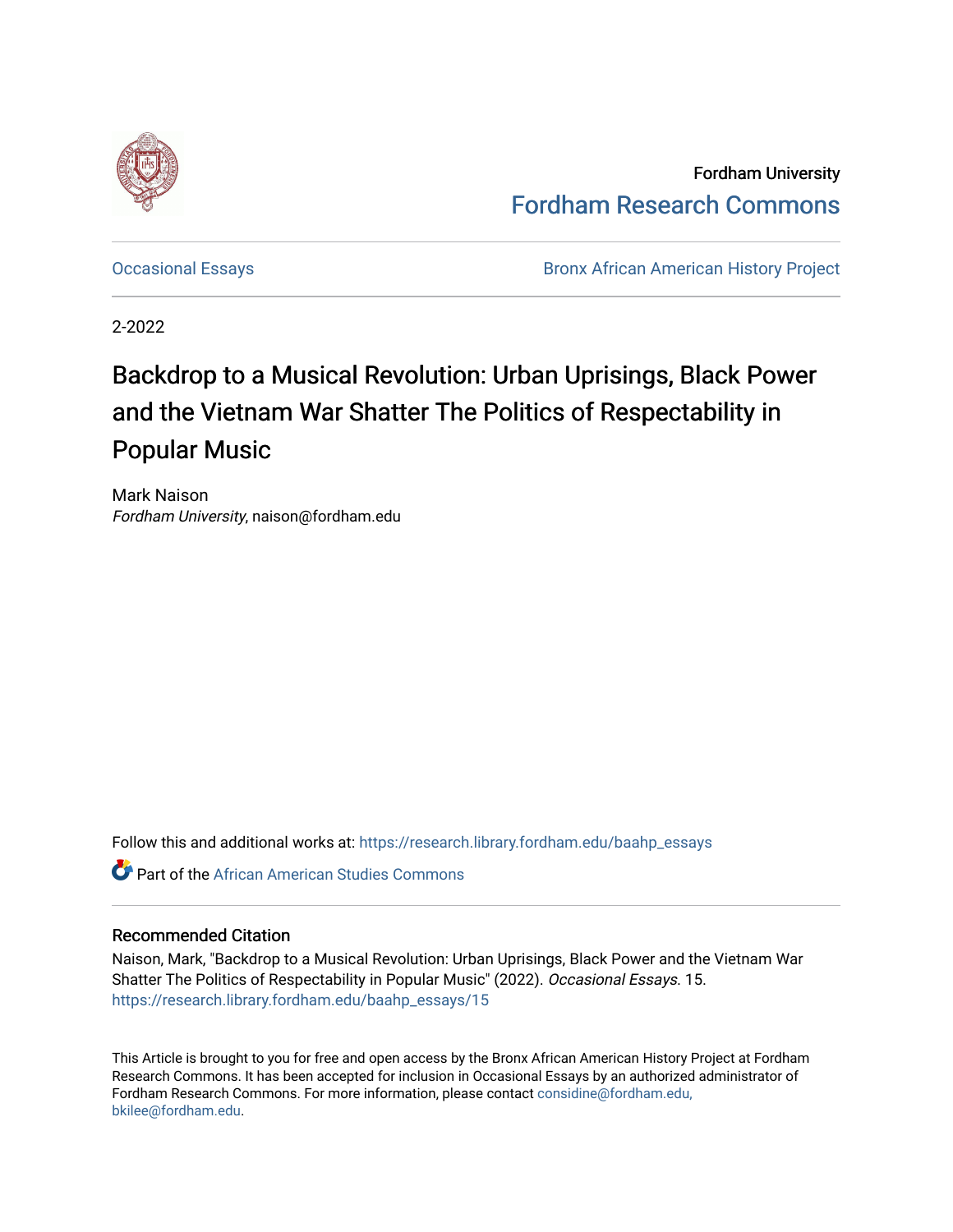## Backdrop to a Musical Revolution: Urban Uprisings, the Black Power Movement and the Vietnam War Shatter The Politics of **Respectability**

We are now on the cusp of another revolutionary period in American Popular Music, a time when deeply emotional, compulsively danceable and openly erotic music, referred to by its major practitioners as "soul," starts to invade the American musical mainstream, a time when folk music is electrified and promotes an antiauthoritarian message, a time when some of the most prominent rock artists of the time begin to promote drug experimentation and sexual freedom.

The years we will be covering will be those between the spring of 1965 and the spring of 1967,years that include, on the political side, the Watts Riot and the Rise of the Black Power movement, the massive deployment of American ground troops in Vietnam and the end of draft deferments for college students, the eruption of the first large protests movement against the war in Vietnam, and the emergence of a youth counterculture in New York, San Francisco and college towns throughout the nation where drug use and sexual experimentation are widely practiced.

These political changes, occurring with startling rapidity, dramatically change the world view of American and global youth, inspiring musicians, and those marketing popular music, to dramatically change what they were offering. In some cases, like that of Bob Dylan and the Beatles, established artists totally changed their musical persona, in other cases, artists who loyal niche audiences, like Wilson Pickett and Otis Redding, were catapulted into the musical mainstream, and in many other cases new groups like the Doors and the Jefferson Airplane crashed the rock and roll party with messages that would have previously been suppressed

Before getting to the music, I want to briefly review some of the dramatic political events which reshaped popular music and changed rock and roll to the core

Urban Uprisings and the Black Power movement

Beginning in the summer of 1964 and reaching frightening proportion in the Watts Riot in Los Angeles the summer of 1965, uprisings took place in Black communities throughout the country, often provoked by police violence against individual Black men and women, which took the form of street battles with police and in looting and firebombing of neighborhood business districts. These uprisings, which would continue through 1967 and 1968 affected scores of cities and would lead to tens of thousands of arrests, hundreds of people killed, and result in scenes of devastation in two cities-Newark and Detroit- which have still not been fully repaired. For the most part, this explosion of Black revolutionary protest took place outside the South, in places which already had the freedoms enshrined in the Civil Rights Act of 1964 and the Voting Rights Act of 1965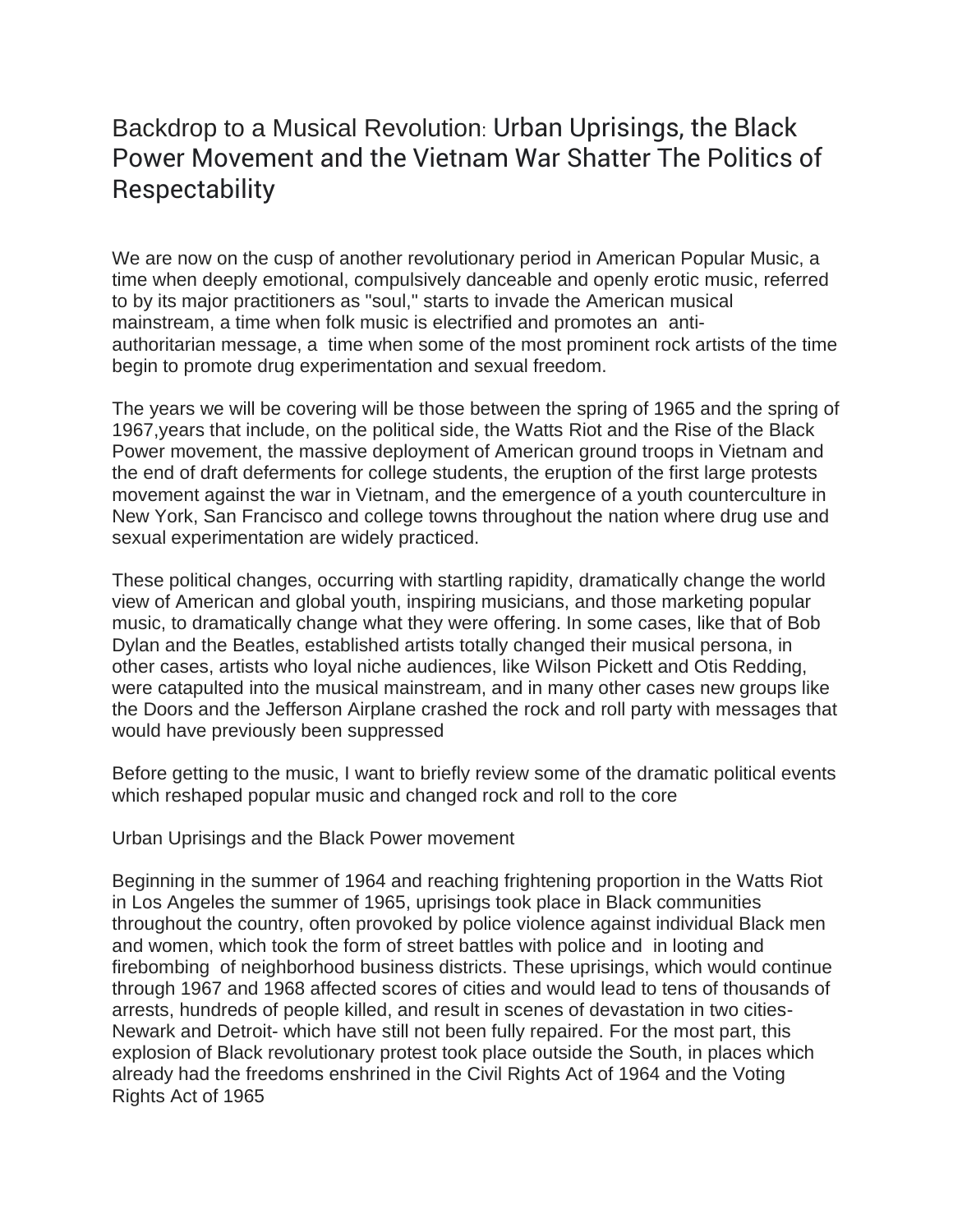While i will not pretend to provide a facile explanation of these uprisings, consider this perspective

Between the 1955 Montgomery Bus Boycott and the 1965 Selma Voting Rights protests, there were almost daily scenes on television of well dressed, peaceful black protesters being attacked, beaten, arrested and at times killed- both by police and white vigilantes- trying to get rights which should have been already theirs under the Constitution. The leaders of these protests asked the rest of the Black community to stay back and let the black people employing nonviolent direct action provoke white violence until the country was willing to change. For the most part, Black people controlled their understandable rage at scenes of white violence shown almost nightly on television- articulated with incredible eloquence by Malcolm X- until the two great civil rights bills were passed. But after the southern civil rights movement achieved its key goals, the time of holding back was over. The Uprisings were one manifestation. So was the Black Power movement, launched by a young civil rights leader named Stokely Carmichael who, in the Spring of 1966, said was time for Black people to control the destiny of their own political movements, and demanded that white people leave civil rights organizations so that Black people could shape their own destiny. Although the slogan "Black Power" was rejected by Dr King and most mainstream civil rights leaders, it was embraced by a growing number of young Black people who interpreted it not only to mean a rejection of white leadership in the civil rights struggle, but a rejection of white standards of beauty and of white middle class ideals generally.

These two phenomena, Urban Uprisings and the Rise of the Black Power movement, would, with remarkable quickness, undermine the Politics of Respectability's hold on those shaping and marketing Black contributions to popular music

The Vietnam War and the Rise of the Counterculture

When the Johnson Administration decided to send American ground troops to Vietnam in the Summer of 1965 to prevent all of Vietnam from being unified under Communist leadership, it was time that American youth had been called on to fight a ground war since the rise of Rock and Roll in the mid 50's. That the war took place in a country that most Americans never heard of, that it was never declared, that it pitted our troops against an armed population that saw the US as just the latest manifestation of colonial occupiers- following in the footsteps of France and Japan-created immense skepticism from the outset. But when the war escalated to the point where over 450,000 American soldiers were deployed there- by the spring of 1967- when college deferments from the draft ended, and when more than 10,000 American soldiers had been killed, and tens of thousands wounded, with no end to the war in sight, large sections of American youth exploded into protest

By the spring of 1967, every young man in the nation had to face the decision- am i willing to fight and die in the War and Vietnam, or do i go to jail or go to Canada rather than face that eventuality